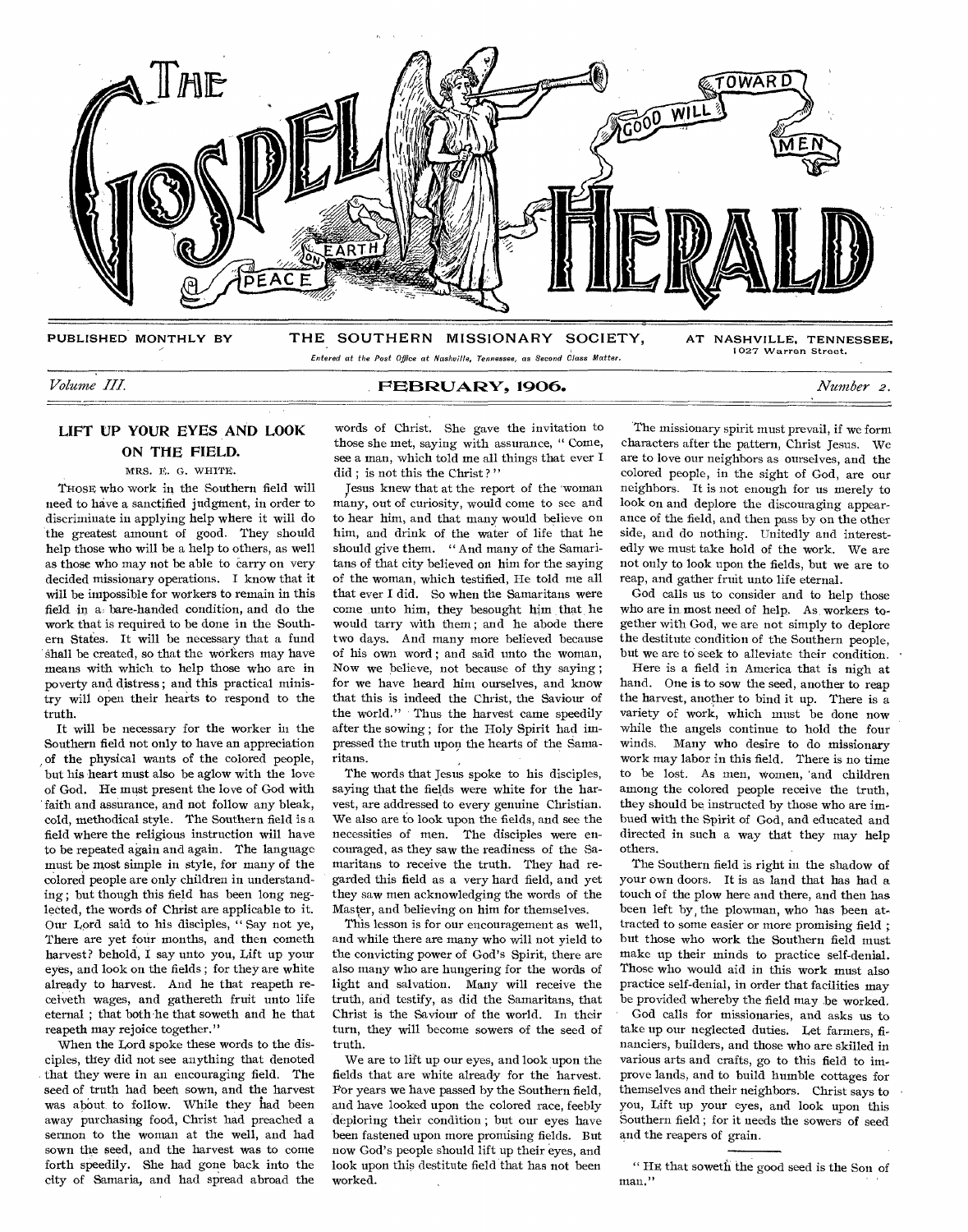THE GOSPEL HERALD. PUBLISHED MONTHLY BY THE SOUTHERN MISSIONARY SOCIETY. *Address all correspondence to 13dge field, Tennessee.* 

Februaru, 1906. Price, 10 Cents per Year.

# **OUR WORK.**

To us as a people has been committed the work of carrying the third angel's message to the world. "This gospel of the kingdom shall be preached in all the world for a witness unto all nations; and then shall the end come." Bu to believers in the third angel's message in the United States particularly, has been committed the work of evangelizing the millions once held in slavery in this country, and who for that reason are not now occupying the vantage ground which their white neighbors are privileged to occupy.

For generations the vast majority of colored people now in this country were deprived of the privileges of the gospel. Many of them, it is true, had some knowledge of the Bible, but were kept in a state of great ignorance, and consequently mingled with their ideas of the gospel many of the superstitions of paganism which their ancestors had brought with them from the wilds of Africa.

# A WALL OF SEPARATION.

Instead of placing the negroes upon a better footing, to become acquainted with pure gospel truths, the emancipation proclamation, and the reconstruction acts that followed it, only served to erect a wall of separation between the whites and the blacks, and to cut the latter off from many of the privileges they had previously enjoyed because of their close associations with the families of their masters.

Before the war, many of the slaves held membership in the same churches with their masters. They had seats in the gallery, or, perchance, if there were small children to be taken care of, they sat in the family pew, and in either case heard the gospel from the same lips that instructed the white people.

But with the coming of freedom, all this was changed. The ex-slaves no longer worshiped with the white people. Thrown upon their own resources, they had their own churches and maintainod their own worship. Without education, much of their worship was an ignorant groping after the unseen, and it is not surprising that many unseemly practices and serious errors crept into their modes of worship and their systems of theology. Many of them became an easy prey to the designing and unscrupulous and immoral members of their own race.

#### A SEPARATE WORK.

The same circumstances that cut the colored people off from worshiping with the whites, as they did during slave times, has made it impossible to labor for them in connection with the white people. The third angel's message must be carried to the colored people by different messengers than those who carry present truth to the white people. The work for them must be separate and distinct, in many respects, This is seen more clearly as the work progresses.

Then, too, many of the colored people must be instructed not only in the first principles of

the gospel, but must be taught to read the Bible for themselves. Walls of prejudice and distrust must be broken down. They have long regarded the whites with suspicion. Because of past experiences they look with distrust upon any white person who attempts to teach them anything. They think there is an ulterior purpose, and that they are simply to be exploited by the whites.

The colored people must be taught largely by persons of their own race. Schools must be established to gather in the children, and teach them not only the rudiments of education, but the principles of Christianity, and the distinctive truths of the third angel's message. Through the children the parents can be reached ; and experience has demonstrated that the circle is an ever widening one. As stated many times in these columns, wherever a school has been established, there a church has been raised up. The progress made may be slow, but it is substantial ; and this is the work that has been committed to the Southern Missionary Society. It is the work for which we invite the contributions of our people everywhere.

IN THE HANDS OF THE CONFERENCE.

For about eleven years this work has been carried on by this society, independent, in a sense, of the conference organization. As explained in these columns last month, steps were taken at the recent meeting of the Southern Union Conference to cement more closely the Society and the Conference. At that meeting this work was placed, therefore, in the hands of a committee of seven elected by the Southern Union Conference. It is now in the hands of that committee, and is being managed by that committee, under the general direction of the Southern Union Conference through its executive head.

But this does not obviate the necessity of calling upon the friends of this work in the North to sustain it by their means and by their prayers, for the cause is just as needy as it was .before. It will, in fact, require more money to sustain it than before, because the work is to be greatly enlarged. Scores of schools should be established for every one now in existence, and larger facilities must be provided. Larger streams must flow into the treasury of this Society to meet the larger expenses that will be incurred in doing a larger work. Dollars must take the place of dimes.

#### SWELL THE STREAM OF DONATIONS.

But this does not mean that those who have done in the past all that they were able to do, must now do ten times as much. Many will probably feel like doing much more than they have done, and many of them will devise ways by which they can do more. What this means, brethren and sisters, is that where, in the past, only a few of our people, comparatively, have contributed toward this work for the colored people, practically all will now be called upon to assist in this work. Barriers will be broken down, obstacles swept out of the way, and our people generally will become acquainted with the work for which this Society stands, and the nine-tenths who in the past have done little or nothing for this branch of the work, will now, by their contributions, help swell the stream of donations that must flow into the treasury to

provide the increased facilities and laborers necessary.

#### CO-OPERATION AND LOYAL SUPPORT.

Presidents of the conferences, and Tract Society officers, who have in the past looked askance at this work because they regarded it as irregular, can now take hold heartily with this new board that has been nominated by three General Conference men and elected by the Southern Union Conference. !Instead of being an independent line of work, as in the past, the Southern Missionary Society is now fully recognized as one of our regular lines of work. It is fully officered and managed by persons endorsed by the highest authority in the denomination. And those upon, whom the responsibility now rests of conducting this work look to our people generally for active co-operation and loyal support.

Here are millions of people ignorant of the third angel's message, many of them comparatively ignorant of even the first principles of gospel truth. But the message must go to them, and it must be carried to them in this generation, for it " shall not pass until all these things be fulfilled."

# THE FIELD CLOSING.

The field in the South, especially this particular phase of the work, the work for the colored people, is fast closing up. That particular state of feeling here, known as the "color line," is becoming more and more intense day by day. The races are drifting farther apart, and just in proportion as this feeling increases, the work for the colored people becomes more difficult, and this for two reasons ; first, because of the opposition of the native whites ; and, secondly, because of the increasing distrust and suspicion on the part of the colored people themselves. Therefore, whatever is done in this line of work must be done at once.

#### DEARTH OF LABORERS.

There is a great dearth of colored people qualified to labor for their own race. Teachers must be educated and fitted to carry this message to their own people. This work must be taken up and pushed vigorously by the Southern Missionary Society. We must not spend years in doing this work, but it must be done quickly. Colored people must be called from the North, who have had educational advantages, and who can be prepared, by a few months' training here in the South, to labor for their own race.

These Northern colored people must come South prepareh to endure hardship as good soldiers of Jesus Christ. They must expect to meet rebuffs and difficulties to which they have been comparative strangers in the North. They must expect to labor and suffer as their Master labored and suffered. They must be willing to take their place by the side of their despised brethren in the South, and be regarded as the offscouring of the earth. We believe that such colored people will be found in the North, ready and willing to come into this difficult field and do the work that must be done here. We ask presidents of conferences and elders of churches in the North, who are acquainted with colored people, men or women, who are qualified to take up mission school work, to put us in correspondence with such persons, that we may interest them in the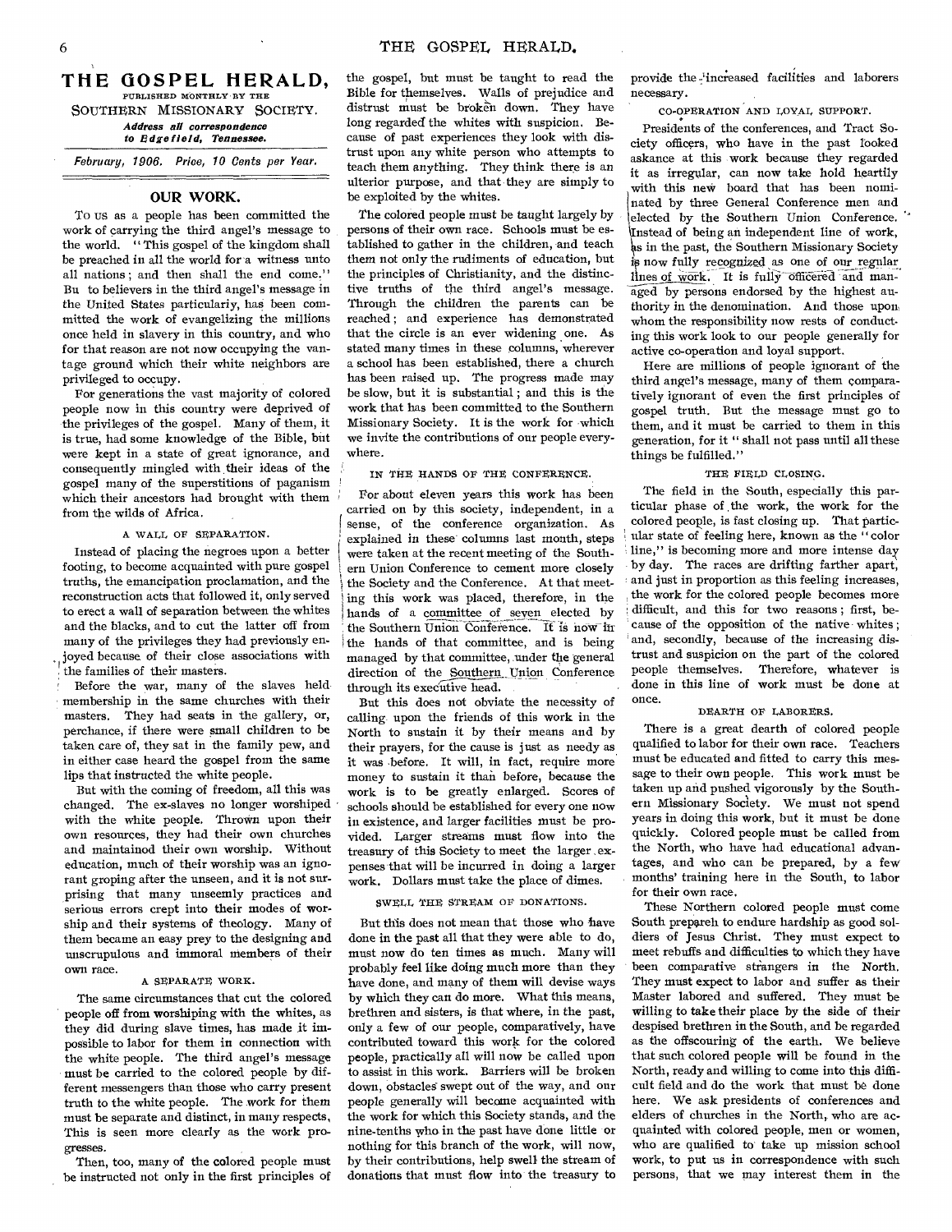wor of this Society, and that they may be brought into this field to do the work that must be done here.

It will require a mighty effort to shake off the lethargy that has so long bound us as a people, and rise as we must rise to do this work. But, brethren, will it ever be any easier than it is now? Will we ever find a more opportune time ? Can we not hear the voice of the Master saying, " Go work to-day in my vineyard "? Let us respond to this call. Let us seize the opportunity, feeling sure that success will attend every consecrated effort.

# **COLORED CHURCH AND SCHOOL BUILDING, NASHVILLE, TENNESSEE.**

Two YEARS ago the Southern Missionary Society purchased two lots and erected the main church building as shown in this picture. In as important a city as Nashville, the capital of the State of Tennessee, the colored work should certainly have a permanent church home. There was already a colored church organization in the city, and a memorial for this branch of the work was a necessity if any real advancement was to be made.

A little more than a year ago an effort

was made to establish a mission school. As the church building was not fitted for it, a room was hired, and Sister Anna Nicholas, who had had considerable experience in colored school work, was secured to conduct it. She soon found that the vicinity of this colored church was truly a mission field. Of over thirty pupils only two or three had any idea of who Jesus Christ was, or what he has, to do with the people of this world.

The first year of this school was a success in so far as it demonstrated positively and clearly that a school was needed in that part of Nashville, and it became evident that it should be in connection with our church building. It was therefore decided to carry out the original plan, and finish off the basement for a school room. This was a very practical idea, as the land sloped sharply to the rear, as will be seen in the accompanying illustration.

The work was delayed somewhat for lack of funds, and the basement was not ready for oc- - cupation until about the first of this year. Early in January the school room was seated, and Brother M. C. Strachan, who pioneered successful work at Jackson, Miss., opened the school.

As will be seen, the basement is well lighted with many windows. It is a cheerful, comfortable, commodious room, well fitted for its mission. The total cost of work on the basement, including the installing of a furnace to heat the school room below, and the chapel above, was \$559.29. Of this, \$314.64 has been received in special donations.

As the work of instructing the children progresses, an effort will be made to reach the parents. This will be done by visiting them at their homes, inviting them to services in the chapel, and by a night school. The larger portions of grown-up colored people cannot read. Most of these are anxious to learn, if the opportunity can he given. This opportunity is best presented through the medium of a night school.

# **THE MISSION SCHOOL WORK IN MISSISSIPPI.**

THE following letter from E<sub>lder F. R. Rogers,</sub> superintendent of our mission school work in Mississippi, will be of interest to every one who loves the third angel's message : *—* 

*Elder C. P. Bollman, Secretary S. M. S., Edgefield, Tenn.:*  MV DEAR BROTHER : I wish to tell you some-



*Church and School Building, Nashville.* 

thing of the work here in the field, more than is given in a formal report.

All branches of the work in Mississippi were hindered by the yellow fever the past summer and fall. The majority of our schools could not open until about Nov. I, 1905, and attendance then was small.

We have also been perplexed to supply our

mission schools with teachers, yet amidst all the the difficulties the Lord has richly blessed the work, and Jan. I, 1906, found us with the following schools in operation in this State, with the given enrollment : —

Yazoo City —Enrollment, *37 ;* number teachers,  $\overline{\mathbf{i}}$ ; grades covered,  $\overline{\mathbf{i} - 5}$ .

Columbus — Enrollment, 33 ; number teachers, I ; grades covered, I-4.

Jackson — Enrollment, 32 ; number teachers, ; grades covered, 1-4.

Greenville — Enrollment, 16 Jan. 19 ; number teachers,  $i$ ; grades covered,  $i$ -4.

Brookhaven — Enrollment, 3o ; number of teachers, 1; grades covered, 1-6; self-supporting.

Amory — Enrollment, 7; number teachers,  $i$ ; grades covered,  $i-3$ ; self-supporting.

Vicksburg — Enrollment, 52 ; number teachers, 3; grades covered, I-Io.

We deem the mission school work **the** very best opening wedge for our work. In all these schools we use our books for readers, viz.,

" Practical Primer," " Gospel Primer,"

" Gospel Reader," " Christ Our Saviour,"

" Coming King,', " Story of Daniel the Prophet," " Patriarchs and Prophets," and this winter we are beginning to use " The Seer of Patmos."

We also have Bible classes in each school for the different grades.

Our teachers do faithful work in visiting the homes of the children, thus showing that they have an interest in them. Then

they have, the opportunity to tell the parents the plan of the school ; the object being to train the children from the ways of the world, and teach them of the love of God and of his dear Son. In a short time souls are won to our work.

Sunday schools are organized and carried on until the Seventh-day Sabbath Truth is developed, then the Sabbath-school takes the place of the Sunday-school. We might say, however, that the Sunday-school is really a Sabbath-school held on Sunday, for our literature is used, and the plan of our Sabbath-schools carried out, the regular Sabbath-school lessons being the ones used.

After churches are established, which is the case in all these places where schools are now held, the same earnest efforts are put forth by our teachers in winning souls to the truth; thus additions are made to the church.

In each place named there is a church building except Greenville and Amory. The greatest of all the needs at present, I believe, is a building for the work at Greenville. Amory is but a small company just born into the truth, and needs growth before it will call for a building.

# INTERMEDIATE SCHOOL.

I now wish to speak of the school work in Vicksburg. Up to a few weeks ago this was a mission school, as are all others in this field, and is yet, only that an intermediate department has been added this year.

The school is graded, and the intermediate department occupies a separate room in the building from the primary grades. There are only fourteen, however, in this department at present.

I wish to speak of the class of students **in**  this department, and the nature of the instruc-